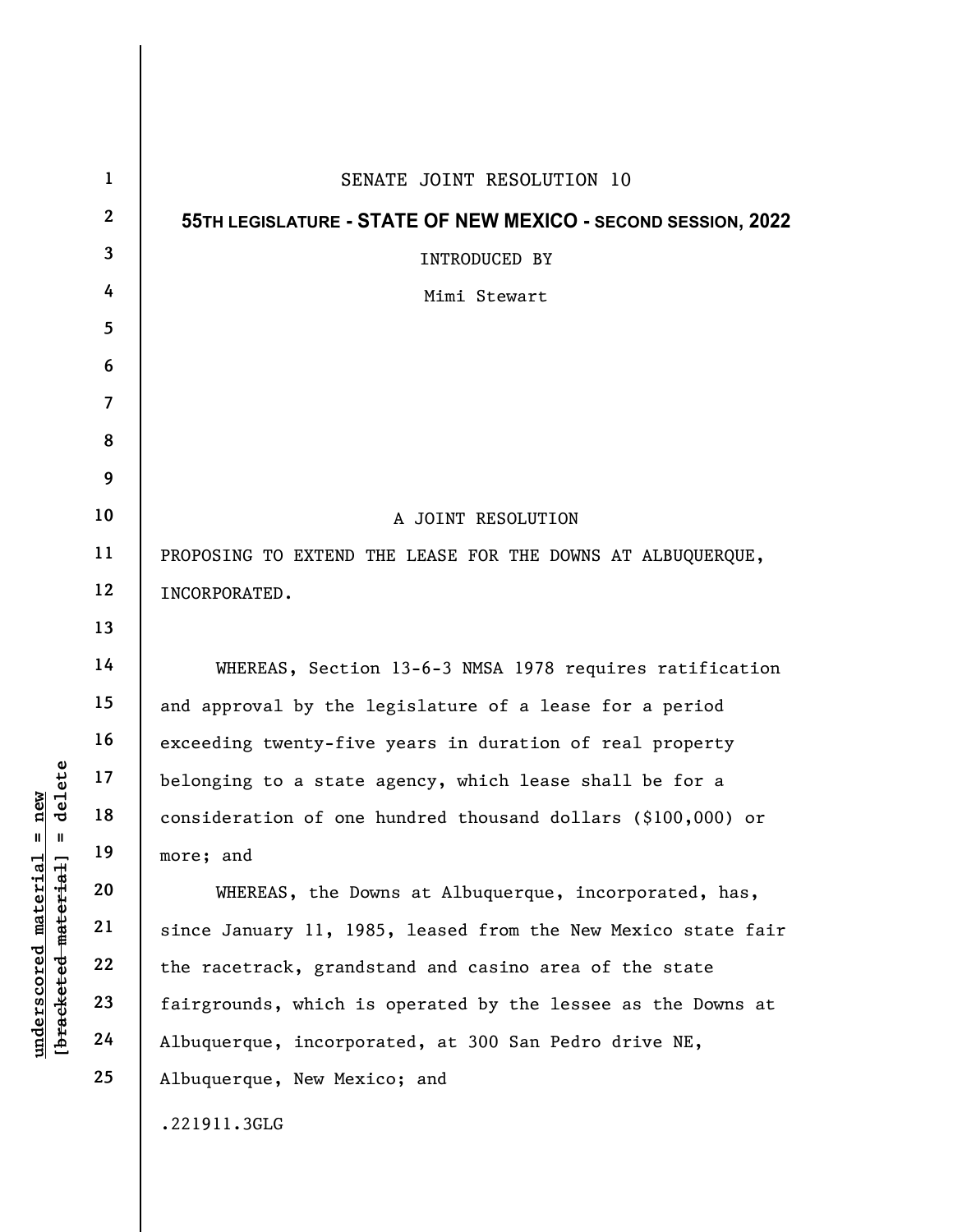WHEREAS, the consideration paid for the lease by the Downs at Albuquerque, incorporated, since January 11, 1985, has been one hundred thousand dollars (\$100,000) or more; and WHEREAS, the current lease between the parties commenced on January 12, 2012, for a term of three hundred months, or

twenty-five years; and

1

2

3

4

5

6

7

8

9

10

11

12

13

14

15

16

17

18

19

20

21

22

23

24

25

WHEREAS, as a result of the public health orders issued by the department of health in response to the coronavirus disease 2019 pandemic, the Downs at Albuquerque, incorporated, was required to cease all operations effective March 16, 2020; and

WHEREAS, on April 1, 2020, the Downs at Albuquerque, incorporated, served formal notice of a force majeure event pursuant to the terms of the lease; and

WHEREAS, the parties desire to enter into an agreement and release of claims to address issues arising under the lease due to the cessation of the operations of the Downs at Albuquerque, incorporated, during the coronavirus disease 2019 pandemic; and

under 17<br>
= 18<br>
= 18<br>
= 19<br>
= 19<br>
= 19<br>
= 19<br>
= 19<br>
= 19<br>
= 19<br>
= 19<br>
= 19<br>
= 19<br>
= 19<br>
= 19<br>
= 19<br>
= 10<br>
= 10<br>
= 10<br>
= 10<br>
of the lease, will be<br>
defined and including rent paid u<br>
of the lease, will be<br>
defined and inclu WHEREAS, as a term of the agreement and release of claims, the parties agree that fifty percent of the April 2020 rent, including rent paid under Sections 2.2, 4.3, 4.3.3, 6.1 and 6.2 of the lease, will be abated and the remaining fifty percent of the rent will be deferred; rent will be deferred for the additional months that the Downs at Albuquerque, incorporated, remained closed; rent will also be deferred for six months after the Downs at Albuquerque, incorporated, was allowed to .221911.3GLG

 $- 2 -$